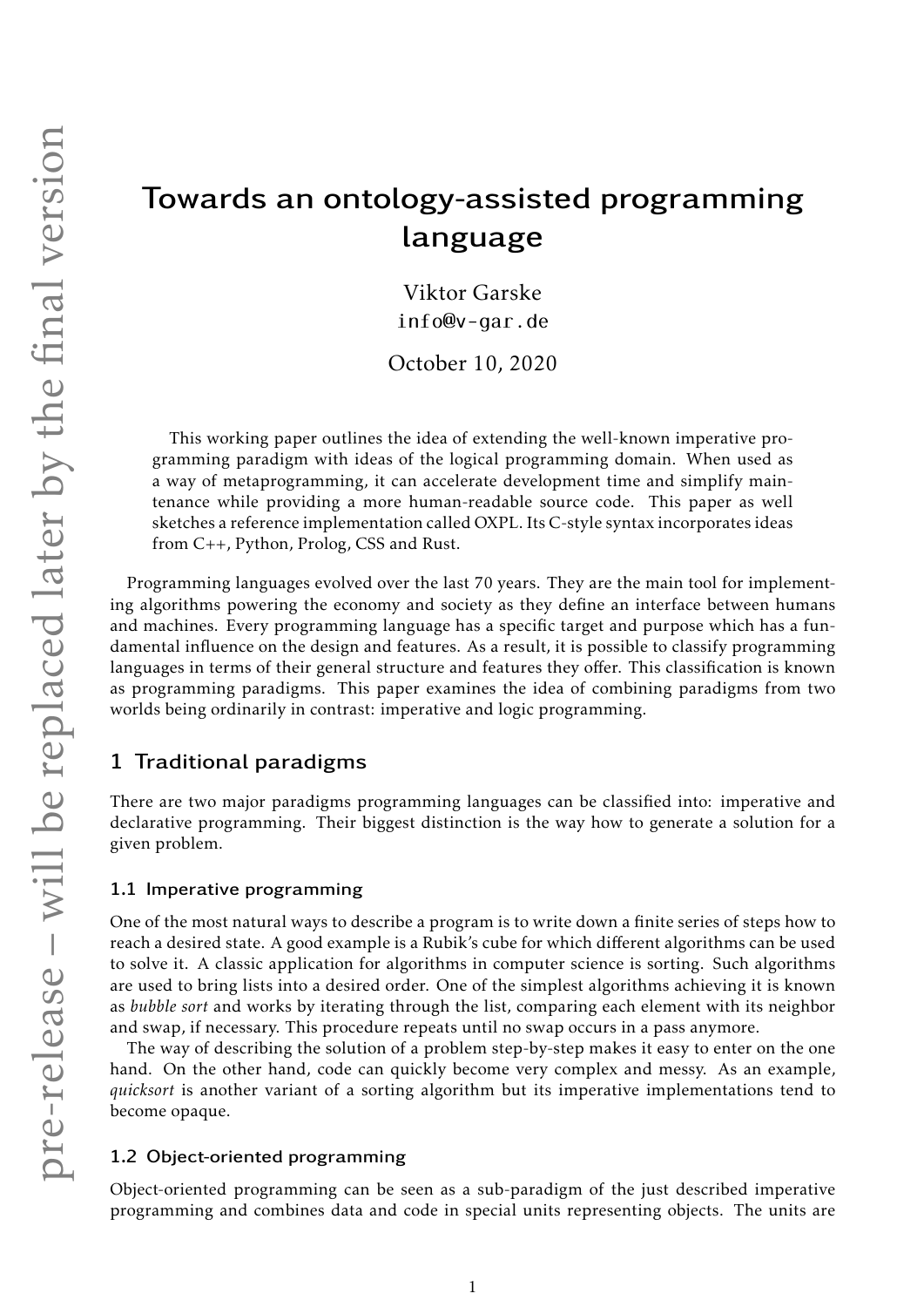called *classes* and can be instantiated to be populated after a concrete occurrence of an object which is described by the class.

With object-oriented programming, it is easy to model real-world scenarios into a computer program. Classes represent the blueprints of possible objects and can be freely instantiated. A very important aspect is communication among objects so that they can interact with each other in order to represent real-world relationships. This paradigm is expressive and allows to construct complex structure. Several characteristic ones have been crystallized out and are known as *design patterns*.

Object-oriented programming is a very common paradigm and has numerous variations. Prototypebased programming, for example, does not use classes and focuses on object cloning and inheritance. Some languages support multi-inheritance from more than one class while others do not.

In addition to it, there are programming languages separating data and code but allowing to compose behavior using *traits*.

## 1.3 Logic programming

Logic programming belongs to the declarative programming paradigm. In this paradigm, the developer states the logic behind an algorithm but not the control (flow). Declarative programming describes the *what* rather than the *how* and focuses on specifying the problem.

In logic programs written in *Prolog* there facts and rules or predicates. The former expresses information about the universe of discourse, their objects and relationships among each other. Rules enables logical implications to gather more knowledge about the domain without having to specify it explicitly.

This example maps family relationships:

```
father(bob, john).
father(george, bob).
grandfather(X, Y) :- father(X, Z), father(Z, Y).
```
## Listing 1: Simple Prolog example

The first two lines state facts: Bob is the father of John and George is the father of Bob. By making use of the rule in the third line a Prolog interpreter can deduce that George is the grandfather of John. Thus, the statement grandfather(george, john). is true. This is possible because of the Horn clause notation of these rules:

¬*p* ∨ ¬*q* ∨*...*∨ ¬*t* ∨*u*

This one can be rearranged so that the implication emerges.

$$
p \wedge q \wedge \dots \wedge t \Rightarrow u
$$

To throw a bridge to the proposal, let us look at another Prolog example:

```
extends directly(httpserver, tcpserver).
extends_directly(tcpserver, server).
extends(X, Y) :- extends_directly(X, Y).
extends(X, Y) :- extends_directly(X, Z), extends(Z, Y).
```
#### Listing 2: Class hierachy model in Prolog

We work with this inference knowledge already today when working with class hierarchy which can be generated like in the following example:

```
class Server:
    pass
```
3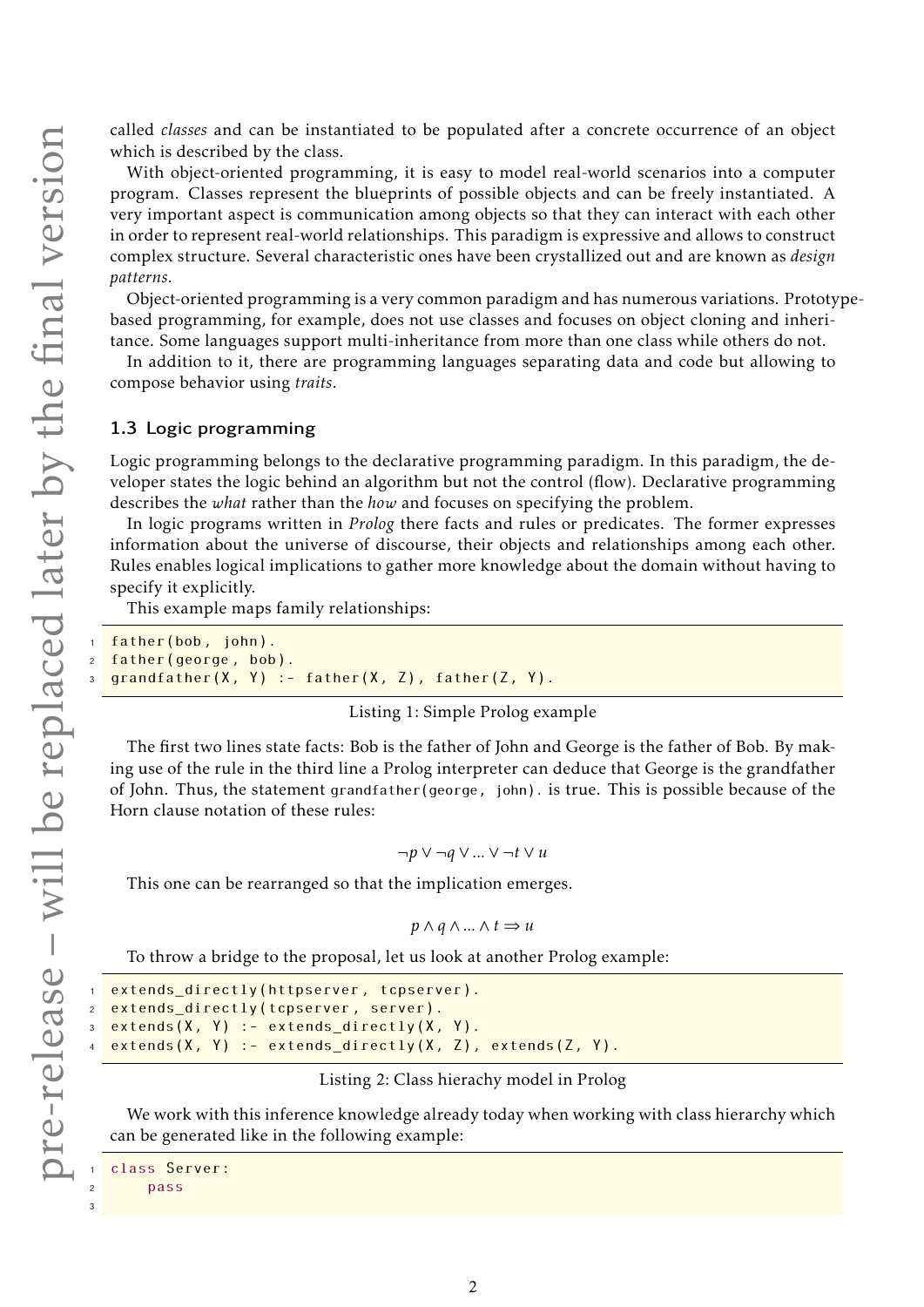6

```
4 class TcpServer(Server):
5 pass
  class HttpServer(TcpServer):
      pass
```
#### Listing 3: Class hierarchy in Python

In this example it is possible to query whether some class is a subclass of another, for example directly like with issubclass(TcpServer, Server) or indirectly like with issubclass(HttpServer, Server).

#### 1.4 Other approaches

There are plenty of other paradigms for special areas. They can be used in general-purpose languages or specialized domain-specific languages.

*Functional programming* focuses on defining, applying and composing functions for generating output based on input. A special property is the lack of side effects which makes debugging easier.

*Metaprogramming* can be used to generate and manipulate code of programs, including the own one. It can allow rapid development if less code is needed to specify the program flow. This can be achieved using e.g. macros or templates.

Many modern programming languages use types to categorize values, variables, objects or components they process. *Generic programming* allows to define placeholder types which can be set just before initialization.

Many programming languages incorporate multiple of the just discussed paradigms. As an example, it is possible to write imperative code in Python and include Lambda functions which technically belong to the functional programming paradigm.

#### 1.5 Conclusion

As Kowalski [\[5\]](#page-9-0) stated in 1974 already, traditional development of software is not human-oriented. The reason is that traditional computers operate by executing machine code which works in an imperative way and comes with a lot of peculiarities like jumps, flags and interrupts.

Higher-level languages like C++ or Python encapsulate machine code but also require a developer converting the problem into a series of imperative steps which can be automated using the computer.

Developers of programming languages tried to make imperative programming as pleasant as possible. Nevertheless, the industry faces two serious challenges: accessibility and large dependency graphs. Computers control more and more critical systems every day. Many developers rely on already coded solutions to increase their own productivity. As a result of this inflationary complexity, developers depend on libraries written by third-parties. Third-party libraries have advantages but still can be abandoned, difficult to embed or even malicious.

An enhancement for computer programming would be the shift of solution finding towards the computer. Then, developers only have to formalize the problem correctly in order to generate a program solving the issue.

This is quite difficult and might have been practiced already, if it could be easily realized. However, imperative programming was pushed forward and will likely continue to stay for the next decades.

My approach is to combine traditional programming language paradigms with assisting logical features. This allows a smooth transition between well-known imperative techniques and logical inference features which can be used to reduce programming effort by deriving code from a proper problem specification given by the developer.

This combination can also be used to orchestrate components on a more abstract basis to support service architectures like microservices.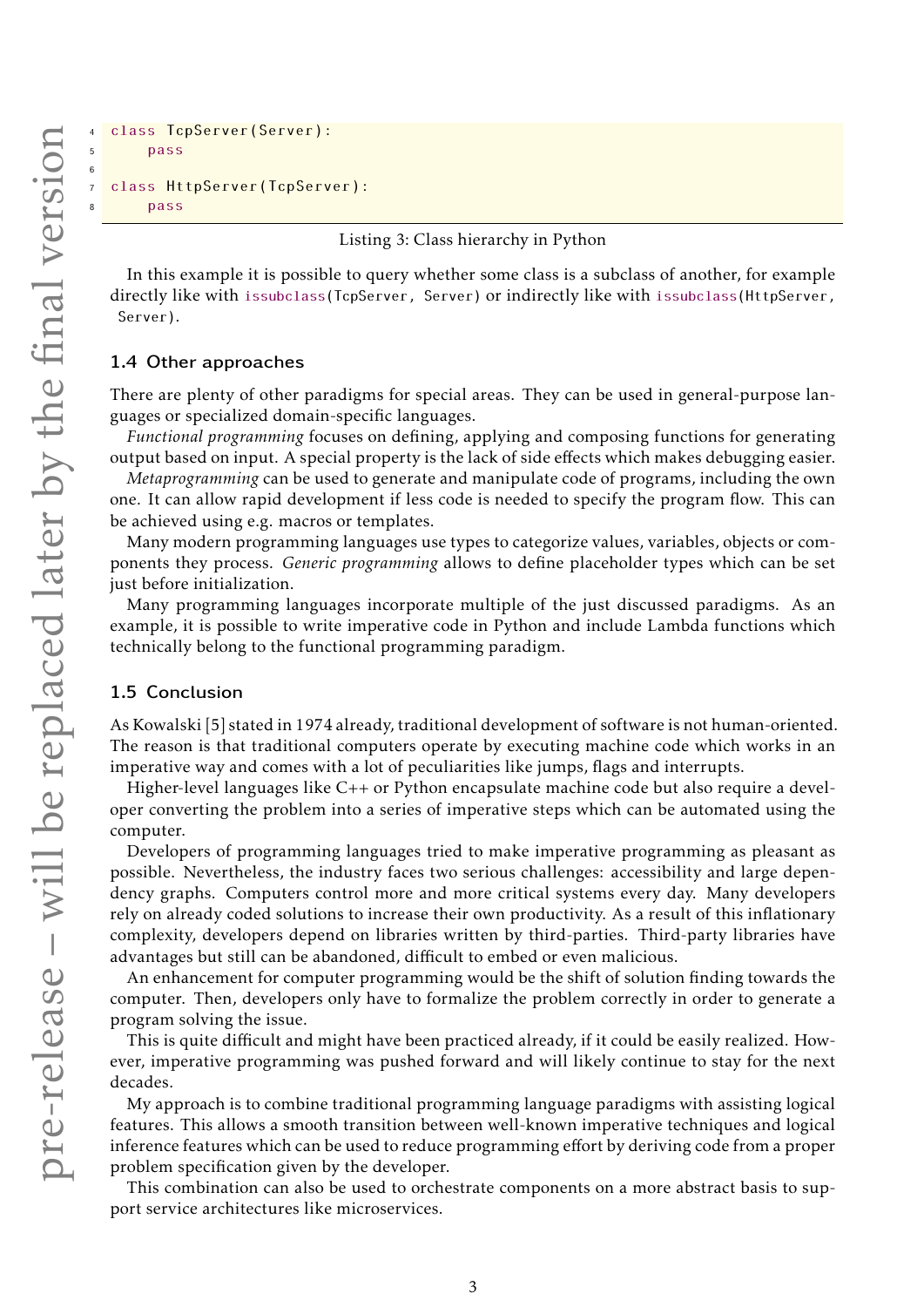Developers will be enabled to access more information gathered from the source code and run time. Furthermore, they should be able to define their own facts and rules themselves.

## 2 Ontology-assisted Experimental Programming Language

The Ontology Experimental Programming Language (OXPL) is an approach to implement the ideas of a programming language with a linked *ontology*.

The term *ontology* is a very abstract one as it has a philosophical origin. Struder et al. [\[9\]](#page-9-1) define it as a *formal, explicit specification of shared conceptualization*. The definition can be discussed further as done in [\[1\]](#page-9-2) or [\[2\]](#page-9-3). The general concept plays into our hands as programs *are* explicit specifications already. In the concept of OXPL, the ontology describes all *resources* of a program and the relations among them. OXPL uses a knowledge base containing *facts* and *rules* which are explained in more detail in a moment.

The entry barrier for such a language should be low as possible as the ontology features might take some getting used to. A programming language which is assisted by ontology features should be first and foremost a traditional programming language being based on paradigms like the imperative one.

## 2.1 Hello world!

"Hello world" is one of the simplest programs possible with OXPL as an introduction:

```
fn main() \{println("hello, world");
3 }
```
## Listing 4: Hello world!

It consists of a simple imperative main method which contains a command for printing a string, followed by a newline. New users can write their code using imperative programming style but OXPL supports ontologic programming as well as we see in a moment.

The second example focuses on input and output. This is an imperative implementation:

```
fn main() \{var summand1 = integer::from(std::io::input("Summand 1: "));
      var summand2 = integer::from(std::io::input("Summand 2: "));
      var \ sum = summand1 + summand2;5 println("The sum is" + string::from(sum));
  \}
```
#### Listing 5: Imperative sum application

But it is possible to define this program with the OXPL in a completely different way:

```
instance Summand1: integer {
2 std:: fetchesFrom <std::io::stdin>.
3 <std::io::stdin> std::io:: prompts "Summand 1: ".
4 }
5
  instance Summand2: integer {
7 std:: fetchesFrom <std::io::stdin>.
      8 <std::io::stdin> std::io:: prompts "Summand 2: ".
9 }
10
11 instance Sum: std::math::sum {
12 std::math::sum:: hasSummand <Summand1>.
13 std::math::sum:: hasSummand <Summand2>.
```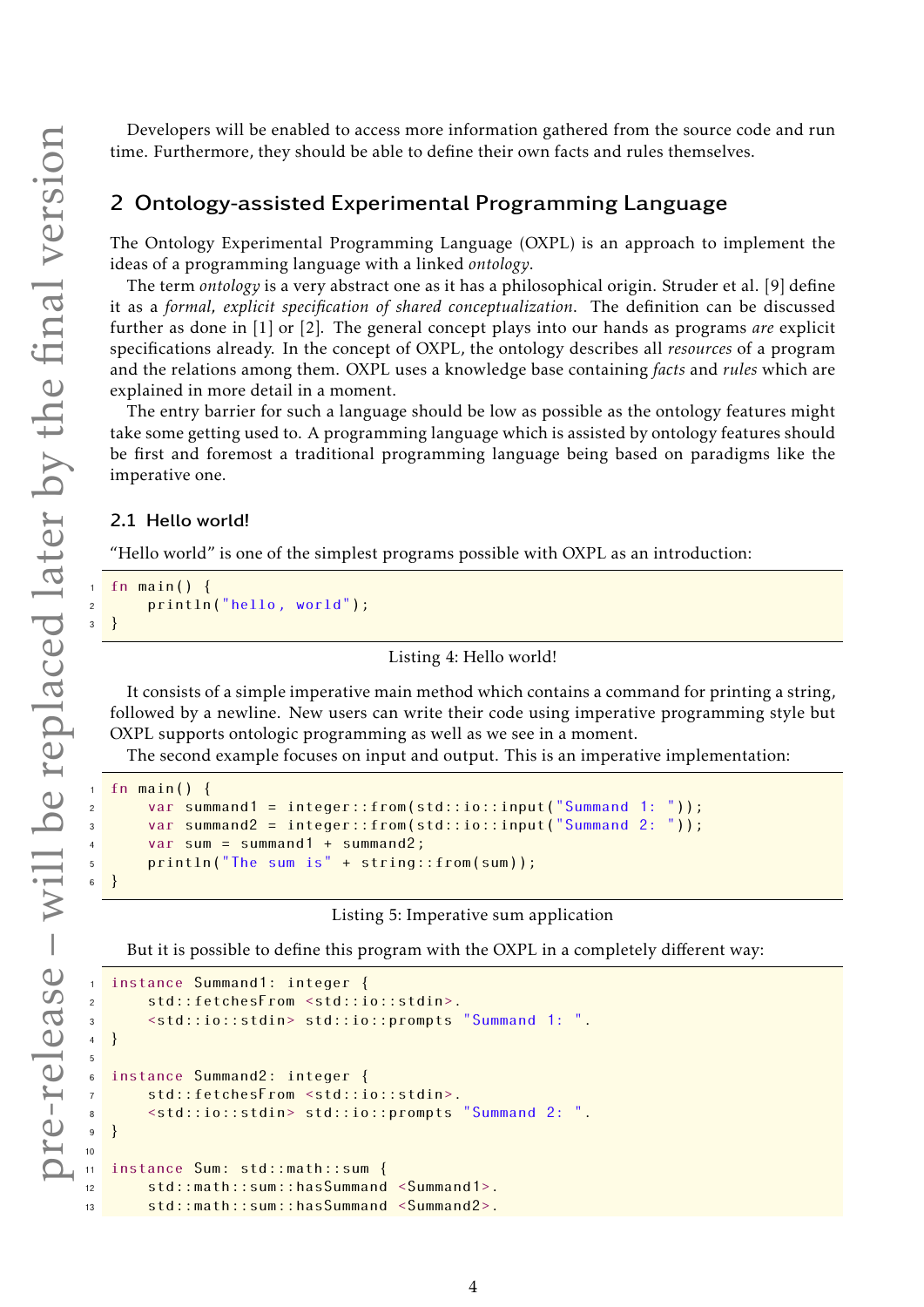3

6

```
16 fn main() {
17 println("The sum is " + string ::from(Sum));
18 }
```
Listing 6: Ontological sum application

This program as well has one sole purpose: calculate the sum of two numbers entered from the standard input the operating system provides. The way of telling the programming language about the problem is completely different. There is only one real imperative code line.

The rest of the code consists of instance declarations and facts about them. *Facts* tell the interpreter more about the semantics of the resources in this program. *Resources* include e.g. classes, instances and functions. Instances are a special case of classes and act like singletons: they are initialized at some point and preserve their value during their lifetime. In this case, the lifetime matches the run time.

## 2.2 Facts

<sup>14</sup> } 15

In the following, we will focus more on the facts. The code states facts which can be rewritten as:

```
\leqSummand1> isa \leqinteger>. /* is a = instance of */
2 <Summand1> std:: fetchesFrom <std::io::stdin>.
4 <Summand2> isa <integer>.
5 <Summand2> std:: fetchesFrom <std::io::stdin>.
7 <Sum> isa <std::math::sum>.
8 <Sum> std::math::sum:: hasSummand <Summand1>.
9 <Sum> std::math::sum:: hasSummand <Summand2>.
```
#### Listing 7: Explicit triple facts

Triples, also known from the semnatic web, have the same structure as a typical sentence: they consist of a subject, a predicate and an object. Every sentence ends with a period. Subjects reference resources. Objects can either reference a resource or a literal like integers or strings. Predicate has a very important role: they establish a relation between subjects and objects. This relation is usually unary or binary. Our example in [Listing 7](#page-4-0) only contains binary relations.

There is a typical relation which is often present and ties in with object-oriented programming languages. The isa predicate indicates an instance of a class. If one class extends another, it will be associated with its parent through the kindOf relation. These relations cause inheritance of facts.

It might be time-consuming to write down the subject in the declaration blocks every time. As a consequence, OXPL offers a shortcut where the subject can be left out if it refers to its proximate scope.

The alert reader might miss some facts in the previous listing. They have a special behavior as their scope is limited. If we state facts about other subjects than our current scope, they will be only true from the viewpoint they are stated in. Inheritance is possible. If a class states a fact and a class method calls another function, the facts also hold for the callee during this function call. Facts are aggregated in respect to the actual call stack. The following two statements only hold for the scope specified in the respective comment.

```
1 <std::io::stdin> std::io:: prompts "Summand 1: ". /* holds for Summand1 */
\lestd::io::stdin> std::io::prompts "Summand 2:
```

```
Listing 8: Scoped facts
```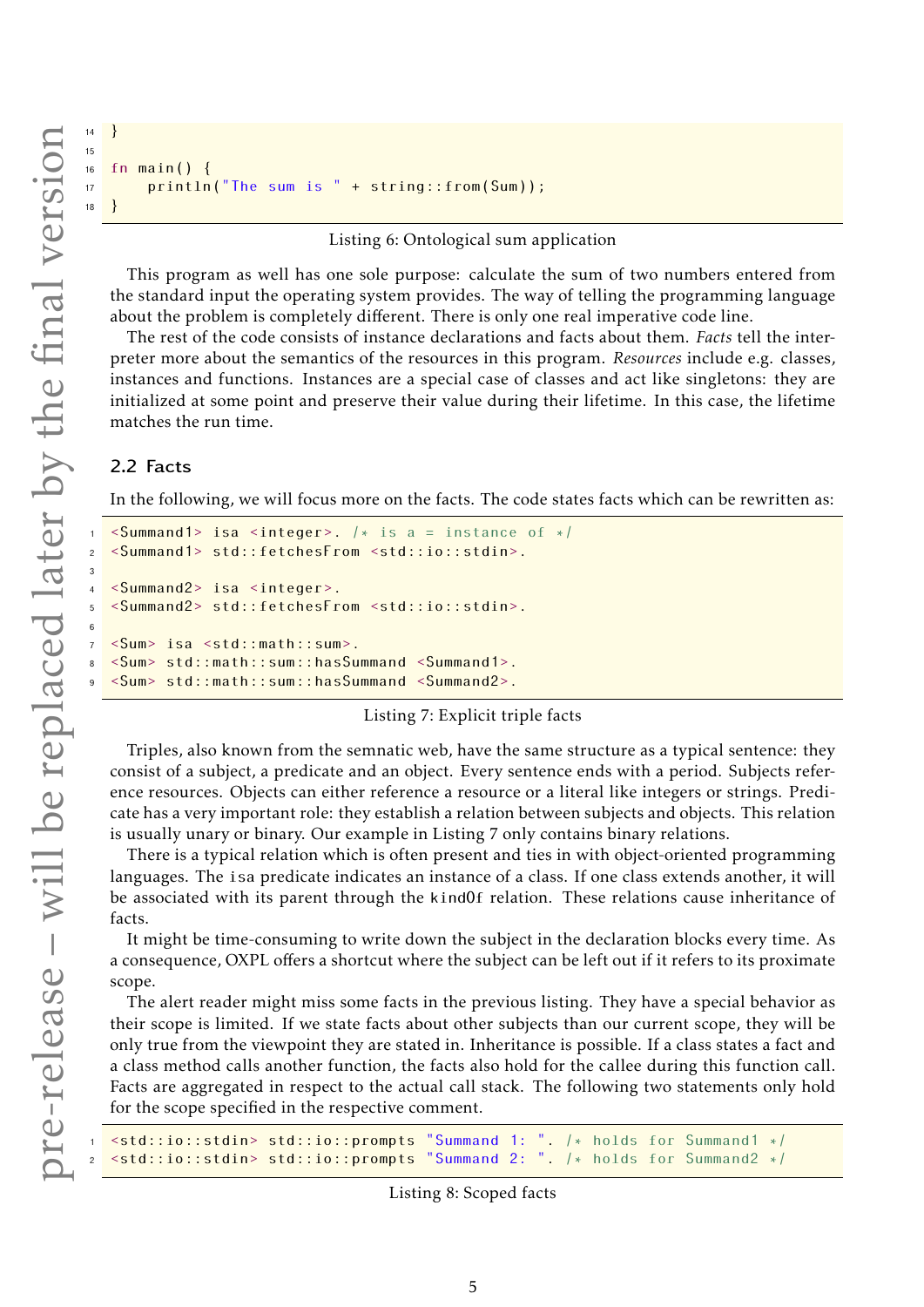3

6

Facts can not only be specified by using triples. There is an equivalent alternative which reminds more of the predicate logic syntax. As an example, [Listing 7](#page-4-0) could be also represented by writing the following facts:

```
isa(Summand1, integer).
  std::fetchesFrom(Summand1, std::io::stdin).
  isa(Summand2, integer).
  5 std:: fetchesFrom(Summand2 , std::io::stdin).
  isa(Sum, std::math::sum).
8 std::math::sum:: hasSummand(Sum , Summand1).
  std::math::sum::hasSummand(Sum, Summand2).
```
## Listing 9: Explicit facts in predicate logic

The advantage of this variant is the ability to specify *n*-ary predicates or relations.

There are three types of facts: explicit, implicit and inferred ones. Explicit facts are directly written down into the code. They are the distinctive extension to traditional imperative programming languages. Implicit facts are gathered from the source code. A good example is the instance Summand1: integer {} declaration which implicitly states the fact that <Summand1> isa <integer>. As the reader might notice, triples enable a way of literate programming up to a certain extent.

Inferred facts emerge as a consequence of implications. Rules will be specified similarly to Prolog ones and can state coherence like

## ∀*x,y, z*(*extends*(*x, z*)∧*extends*(*z,y*) ⇒ *extends*(*x,y*))

There will be a default set of basic implications needed for proper behavior of the objectoriented features and will be oriented towards traditional object-oriented languages like C++.

The goal is to provide an interface for developers to define their own rules but there are some limitations, e.g. in terms of decidability of first-order logic.

OXPL uses the closed world assumption which simplifies operations and clarifies the intuition. Everything which is not explicitly stated, either as fact or a rule, is wrong. This is possible because the program sets clear boundaries. Knowledge can be added by specifying or importing it explicitly. The order and position does not influence the truth value. Facts are collected in a separate pass before any line of imperative code will be executed. There are two major exceptions: scopes, as already explained, have an influence on the truth value. The same goes for imperative blocks like functions where order and position *does* count. Besides from that, the scope rules hold for imperative blocks, too. If a block ends, all of its predicated facts do not hold anymore.

This programing language wants to simplify maintenance and thus it supports modularization. To make the composition of resources as modular as possible *blocks* which are preceded by a *selector* like class Foo or instance Bar can occur multiple times as long as they address their target right: if module 1 defines a class Car, module 2 can only add facts and methods if its selector is class mod1::Car (neglecting the modularization mechanisms). If a third module wants to use facts and functions of both modules, it has to import both. If it only imports module 2, the additional facts about the Car of mod1 are being ignored.

The result of formalization and representation of knowledge about classes, relations, instances in a universe of discourse builds this ontology. That's why I call this approach an ontology-assisted programming language. It maintains a special database about the code directly available as a tool for developers.

#### 2.3 Example use cases of the knowledge base

There are various benefits when using ontological features. Logical inference is the most significant benefit from a proper knowledge representation and can be used user-defined.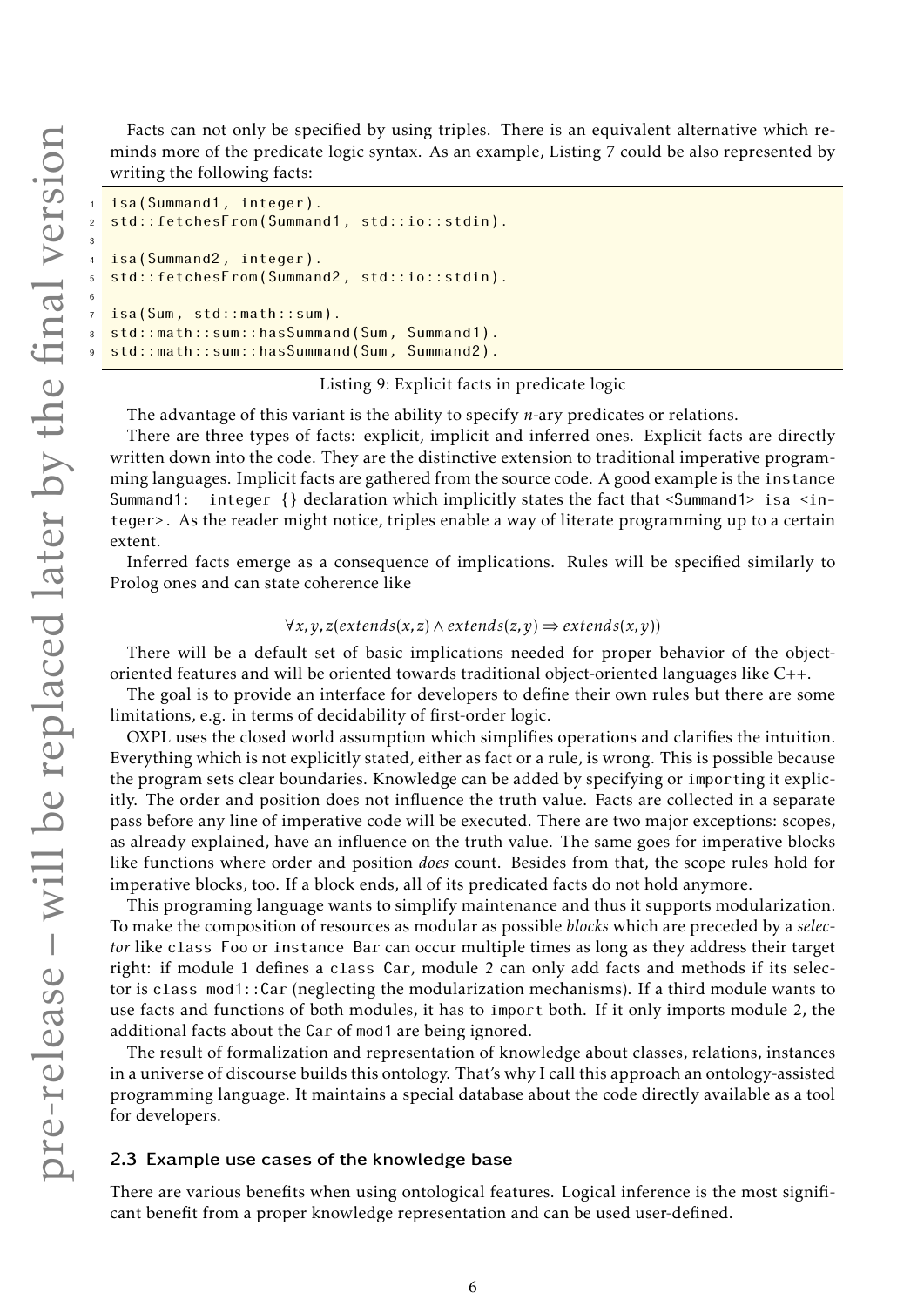It allows components to interact better among themselves. In addition to it, facts are also be consulted by the interpreter. The following two sections cover example applications.

## 2.3.1 Hooks

4

8

10

 $\overline{1}$ 

2

First, it is very easy to extend the language. Special predicates can manipulate the program flow on an opt-in basis. For example, it is possible to specify hooks:

```
fn my function () {
2 println("Hello world!");
3 }
5 fn run_before () {
6 println("(early) Hello world!");
7 }
9 <run_before> std::flow:: runsBefore <my_function>.
11 fn main() {
12 my_function();
```
Listing 10: Hook example

The output will be:

(early) Hello world! Hello world!

Listing 11: Output of the hook example

The hooks can also be scoped making the language very expressive.

#### 2.3.2 Permission system

Another use case emerges from the direct flexible communication between code and interpreter. It is possible to realize a permission system which controls all handover points between the code and the outer world.

Even the println function communicates with this outer world by writing to the stdout file stream. If the interpreter is configured strictly, developers have to specifically allow even this communication:

```
allows(this, std::io::print, main).
3 fn main() {
4 println("hello , world!");
  5 }
```
#### Listing 12: Permission example

The fact in the first line allows the main function to use the  $std::io::print$  permission. The subject is the program itself. Every permission needs to be granted from program root level. Later, inheritance is still possible for the grantees but only for the same or a subset of the granted permissions – never more.

There will be a very limited set of default rules including the one of the previous listing in order to make it easier to get started with the language. This behavior can be easily disabled as well.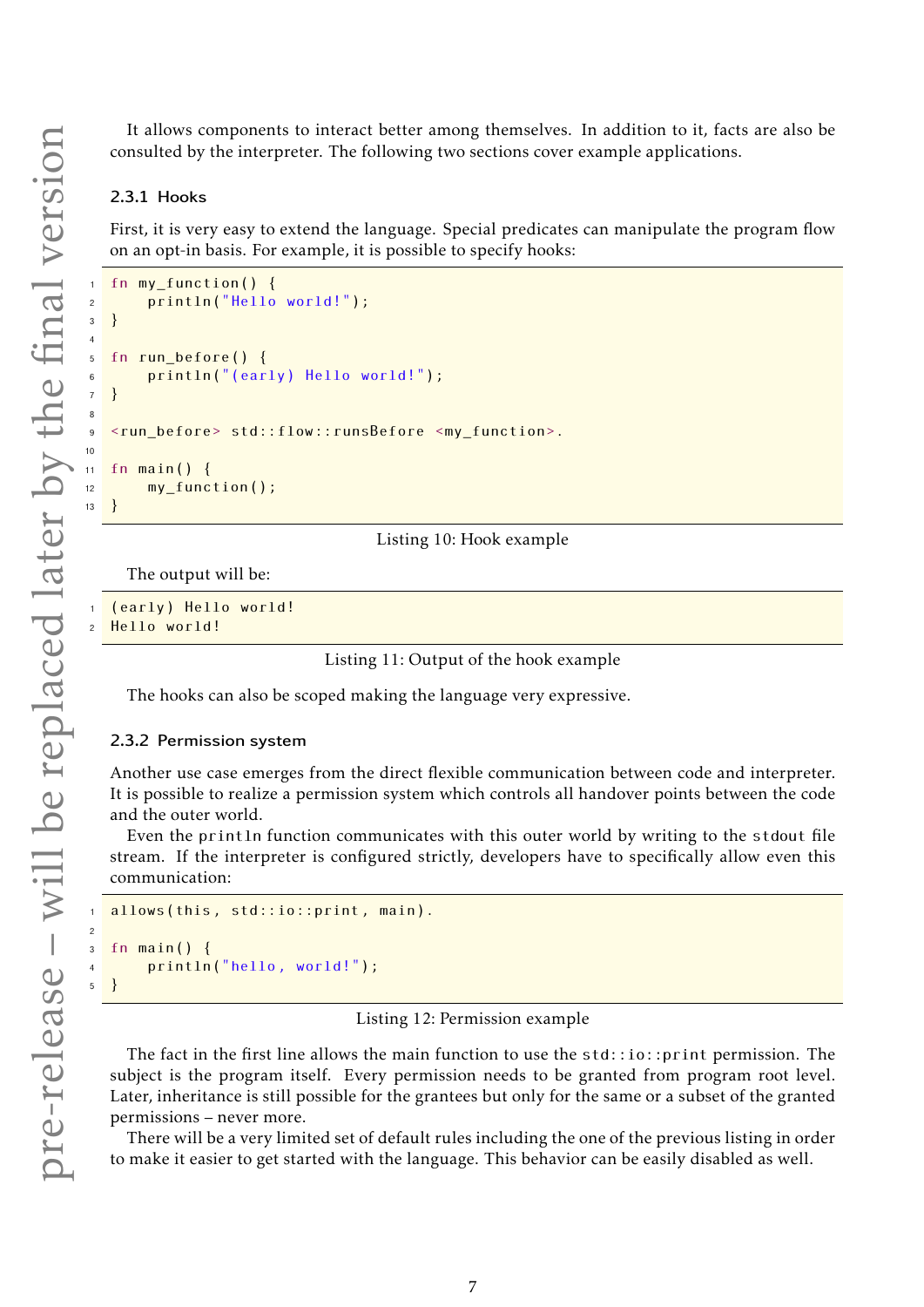This example shows a sample implementation of a simple echo server. The server can be configured declaratively. It is possible to implement parts of it using imperative programming. This program uses facts for the configuration of the class and the interpreter.

import std::net; use std::net;  $/*$  permission  $*/$ allows(this, std::net::io, main).  $7 / *$  instance = Singleton class  $*/$  class EchoServer: Server { /\* Server -specific stuff \*/ usesTransportProtocol <tcp>. tcp:: hasBufferSize 1024. bindsToAddress <ip:: address ::Any>. **bindsToPort 2000.**  handsNewConnectionsTo <handle\_echo>. /\* methods (overrides) can follow here \*/ } fn handle\_echo(con: Connection) { con.send(con.read\_all ()); 21 con.close(); } fn main() { /\* facts can also occur in imperative blocks \*/ runsForever. var server = EchoServer (); server.start(); }

## Listing 13: Simple echo server

This is an artificially constructed example as the facts just map to the class properties and the constructor for the initialization of the server. The interesting part is the extension of this implemented class.

If requirements change and the echo server needs to support TLS, new facts can be added to the environment.

```
import std:: crypto:: tls;
\overline{2}3 /* echo server from previous listing */
4
5 fn start tls echo server () {
6 <EchoServer> std:: crypto ::tls:: usesTls.
7 <EchoServer> std:: crypto ::tls:: hasCertificate "cert.pem".
       8 <EchoServer> std:: crypto ::tls:: hasKey "key.pem".
9
10 var server = EchoServer();
11 server.start();
12 }
13
```
fn main() {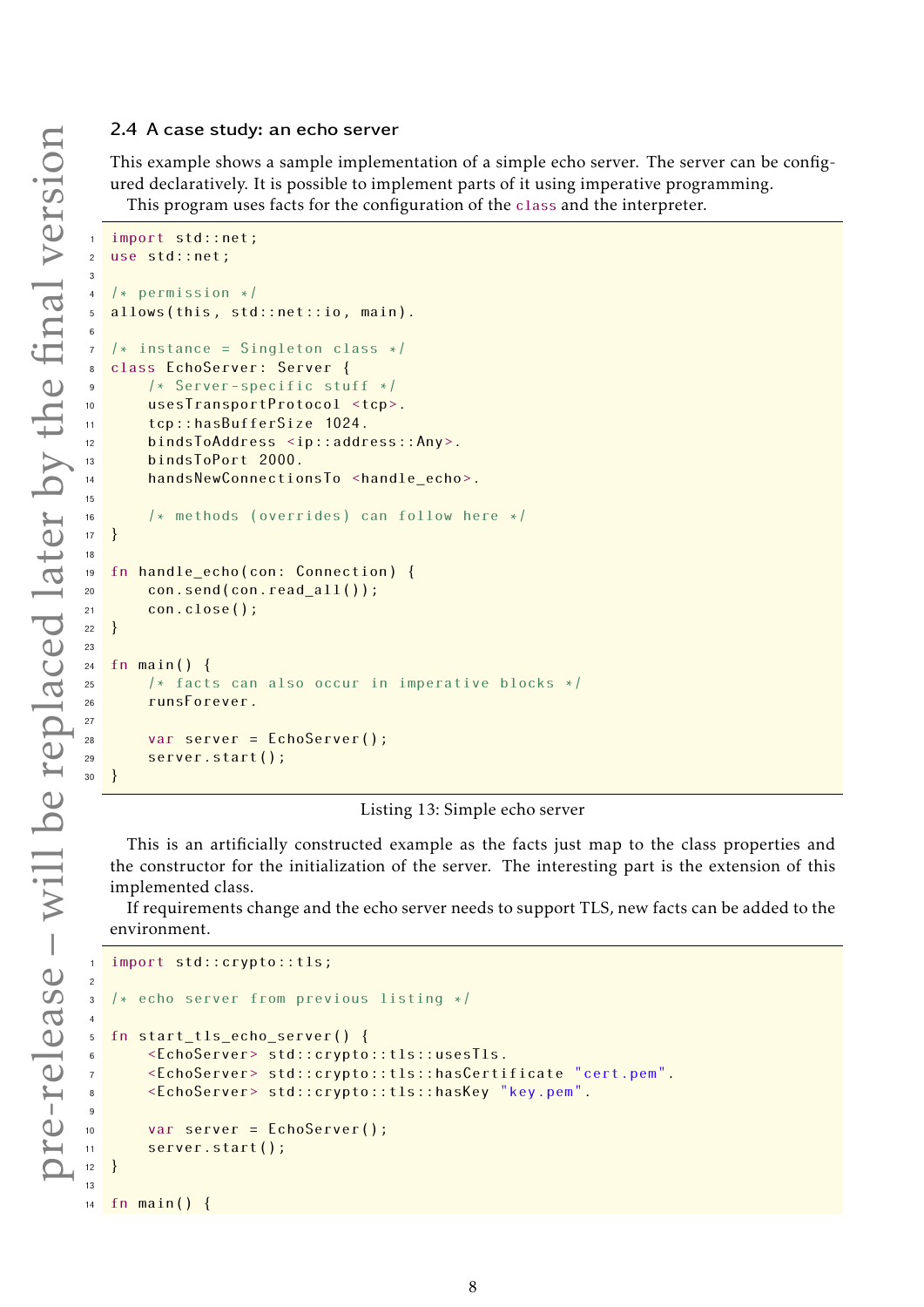```
15 runsForever.
16 start_tls_echo_server ();
17 }
```
Listing 14: Simple echo server with TLS

The correct TLS connection wrapping can be reached using inference: the rules of the std:: crypto::tls::usesTls relation in combination with the std::net::Server class can lead to a new instance of a TlsWrapper and the following inferred facts:

```
1 <EchoServer.constructor> isFollowedBy <TlsWrapper.constructor>.
2 <EchoServer.destructor> isPreceededBy <TlsWrapper.destructor>.
3 <EchoServer.accept> isPreceededBy <TlsWrapper.accept>.
4 <EchoServer.receive> isPreceededBy <TlsWrapper.receive>.
  5 <EchoServer.send> isPreceededBy <TlsWrapper.send>.
```
Listing 15: Inferred facts

This procedure is transparent for the handling method and developer but can be extended or manipulated as well by overriding methods and implementing functions imperatively.

## 2.5 Implementation and prospects

I have started to develop a toolchain for ontology applications called *ontc*. The goal is to fully specify and implement the OXPL language as well as building an interpreter, debugger and analyzer. The latter component can be used during the development and assists with the ontology and inferred facts. This component can be attributed to computer-aided software engineering.

ontc is implemented in C to ensure good performance and portability on a variety of systems. One of the first milestones will be a basic interpreter taking the knowledge base into account. Later implementations will follow a hybrid approach by precompiling code using LLVM and storing it combined with the already-inferred ontology to speed up execution time.

The development period will be estimated with one to three years for the first milestone and several years for the second one. Furthermore, a standard library will be developed in parallel which can take several years for the different stages, too.

The development repository includes a simple proof of concept already and is available on [GitHub](https://github.com/v-gar/ontc) under the GNU GPL license.

## 3 Assumptions and Limitations

Machine code of common architectures was, is and will be imperative. This development method adds an abstraction layer to make computer programming more accessible for humans in the style of *literate programming*.

The goal yet hinges on the regarding of a high quality standard library covering various application fields. The existence of such a standard library will be assumed for this paper.

An additional layer also increases complexity making troubleshooting of special cases more difficult. Thus, good software development tools are assumed to be developed in order to scoop the productivity gain OXPL promises.

Ultimately, the language itself should stabilize during the next stages to reach acceptance. This includes a familiar and consistent syntax, API interface and standard library ontology.

## 4 Conclusion

This paper picked up some traditional programming languages being used currently and recognized weaknesses in accessibility and productivity. It proposed a combination of well-known